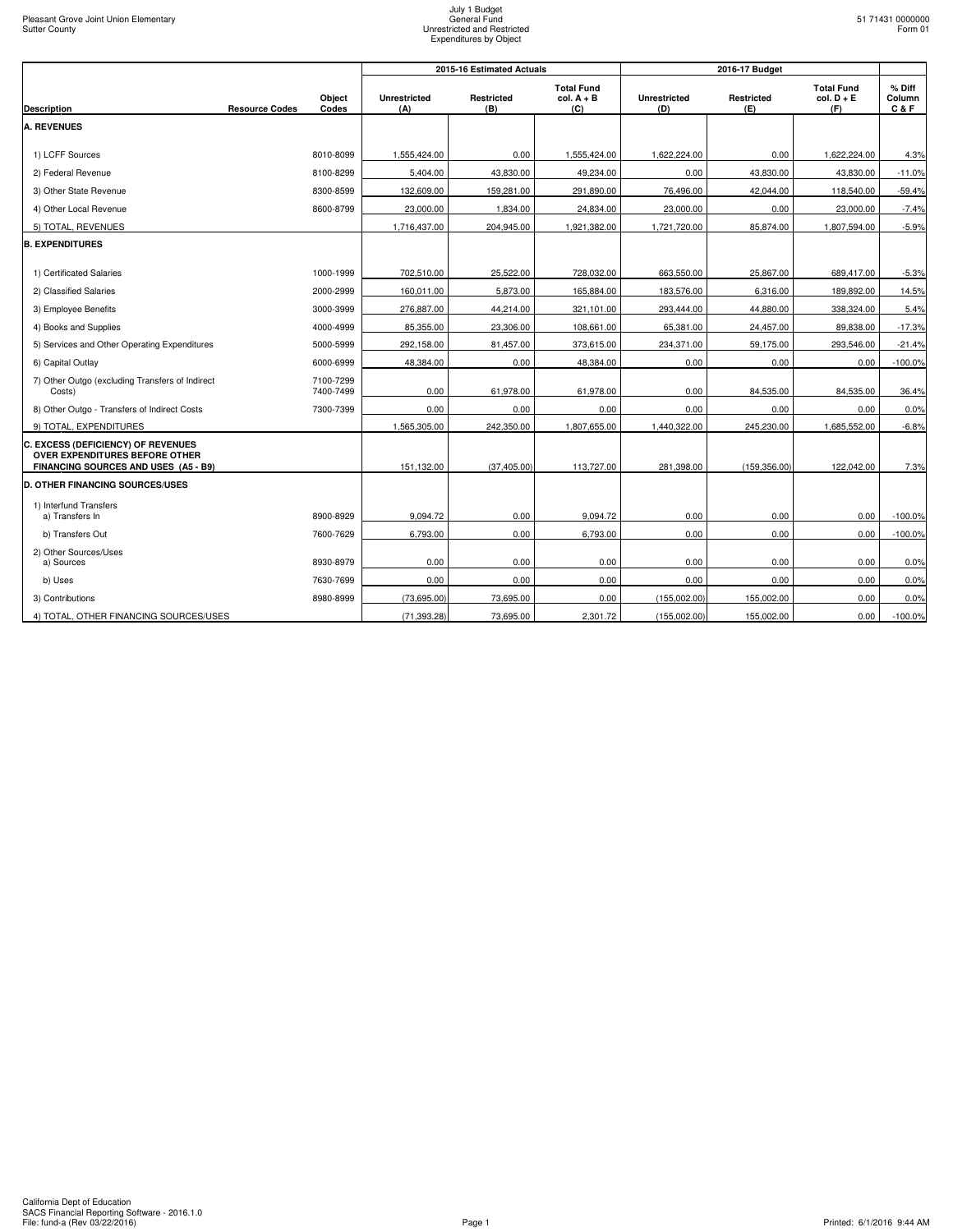|                                                                         |                       |                 |                            | 2015-16 Estimated Actuals |                                          |                            | 2016-17 Budget    |                                          |                         |
|-------------------------------------------------------------------------|-----------------------|-----------------|----------------------------|---------------------------|------------------------------------------|----------------------------|-------------------|------------------------------------------|-------------------------|
| <b>Description</b>                                                      | <b>Resource Codes</b> | Object<br>Codes | <b>Unrestricted</b><br>(A) | Restricted<br>(B)         | <b>Total Fund</b><br>$col. A + B$<br>(C) | <b>Unrestricted</b><br>(D) | Restricted<br>(E) | <b>Total Fund</b><br>$col. D + E$<br>(F) | % Diff<br>Column<br>C&F |
| E. NET INCREASE (DECREASE) IN FUND                                      |                       |                 |                            |                           |                                          |                            |                   |                                          |                         |
| BALANCE (C + D4)                                                        |                       |                 | 79,738.72                  | 36.290.00                 | 116,028.72                               | 126,396.00                 | (4,354.00)        | 122,042.00                               | 5.2%                    |
| F. FUND BALANCE, RESERVES                                               |                       |                 |                            |                           |                                          |                            |                   |                                          |                         |
| 1) Beginning Fund Balance<br>a) As of July 1 - Unaudited                |                       | 9791            | 828,191.61                 | 147,910.85                | 976,102.46                               | 907,930.33                 | 184,200.85        | 1,092,131.18                             | 11.9%                   |
| b) Audit Adjustments                                                    |                       | 9793            | 0.00                       | 0.00                      | 0.00                                     | 0.00                       | 0.00              | 0.00                                     | 0.0%                    |
| c) As of July 1 - Audited ( $F1a + F1b$ )                               |                       |                 | 828.191.61                 | 147.910.85                | 976.102.46                               | 907,930.33                 | 184,200.85        | 1,092,131.18                             | 11.9%                   |
| d) Other Restatements                                                   |                       | 9795            | 0.00                       | 0.00                      | 0.00                                     | 0.00                       | 0.00              | 0.00                                     | 0.0%                    |
| e) Adjusted Beginning Balance (F1c + F1d)                               |                       |                 | 828,191.61                 | 147,910.85                | 976,102.46                               | 907,930.33                 | 184,200.85        | 1,092,131.18                             | 11.9%                   |
| 2) Ending Balance, June 30 $(E + F1e)$                                  |                       |                 | 907,930.33                 | 184,200.85                | 1,092,131.18                             | 1,034,326.33               | 179,846.85        | 1,214,173.18                             | 11.2%                   |
| Components of Ending Fund Balance<br>a) Nonspendable                    |                       |                 |                            |                           |                                          |                            |                   |                                          |                         |
| Revolving Cash                                                          |                       | 9711            | 75.00                      | 0.00                      | 75.00                                    | 0.00                       | 0.00              | 0.00                                     | $-100.0%$               |
| <b>Stores</b>                                                           |                       | 9712            | 0.00                       | 0.00                      | 0.00                                     | 0.00                       | 0.00              | 0.00                                     | 0.0%                    |
| <b>Prepaid Expenditures</b>                                             |                       | 9713            | 0.00                       | 0.00                      | 0.00                                     | 0.00                       | 0.00              | 0.00                                     | 0.0%                    |
| All Others                                                              |                       | 9719            | 0.00                       | 0.00                      | 0.00                                     | 0.00                       | 0.00              | 0.00                                     | 0.0%                    |
| b) Restricted                                                           |                       | 9740            | 0.00                       | 184,200.85                | 184,200.85                               | 0.00                       | 179,846.85        | 179,846.85                               | $-2.4%$                 |
| c) Committed<br><b>Stabilization Arrangements</b>                       |                       | 9750            | 0.00                       | 0.00                      | 0.00                                     | 0.00                       | 0.00              | 0.00                                     | 0.0%                    |
| <b>Other Commitments</b>                                                |                       | 9760            | 0.00                       | 0.00                      | 0.00                                     | 0.00                       | 0.00              | 0.00                                     | 0.0%                    |
| d) Assigned                                                             |                       |                 |                            |                           |                                          |                            |                   |                                          |                         |
| <b>Other Assignments</b><br>Classroom Supplies and Curriculam           | 0000                  | 9780<br>9780    | 263,467.02                 | 0.00                      | 263,467.02                               | 131,733.51<br>0.00         | 0.00              | 131,733.51                               | $-50.0%$                |
| Certificated Salaries and Benefits                                      | 0000                  | 9780            |                            |                           |                                          | 0.00                       |                   |                                          |                         |
| Classroom Supplies and Curriculam                                       | 1100                  | 9780            |                            |                           |                                          | 105,387.51                 |                   | 105,387.51                               |                         |
| Certificated Salaries and Benefits<br>Classroom Supplies and Curriculam | 1400<br>0000          | 9780<br>9780    | 105,387.51                 |                           | 105,387.51                               | 26,346.00                  |                   | 26,346.00                                |                         |
| Certificated Salaries and Benefits                                      | 0000                  | 9780            | 26,346.00                  |                           | 26,346.00                                |                            |                   |                                          |                         |
| Classroom supplies and curriculum                                       | 1100                  | 9780            | 105,387.51                 |                           | 105,387.51                               |                            |                   |                                          |                         |
| <b>Certificated Salaries and Benefits</b>                               | 1400                  | 9780            | 26,346.00                  |                           | 26,346.00                                |                            |                   |                                          |                         |
| e) Unassigned/unappropriated                                            |                       |                 |                            |                           |                                          |                            |                   |                                          |                         |
| Reserve for Economic Uncertainties                                      |                       | 9789            | 84,113.35                  | 0.00                      | 84,113.35                                | 84,277.60                  | 0.00              | 84,277.60                                | 0.2%                    |
| Unassigned/Unappropriated Amount                                        |                       | 9790            | 560,274.96                 | 0.00                      | 560,274.96                               | 818,315.22                 | 0.00              | 818,315.22                               | 46.1%                   |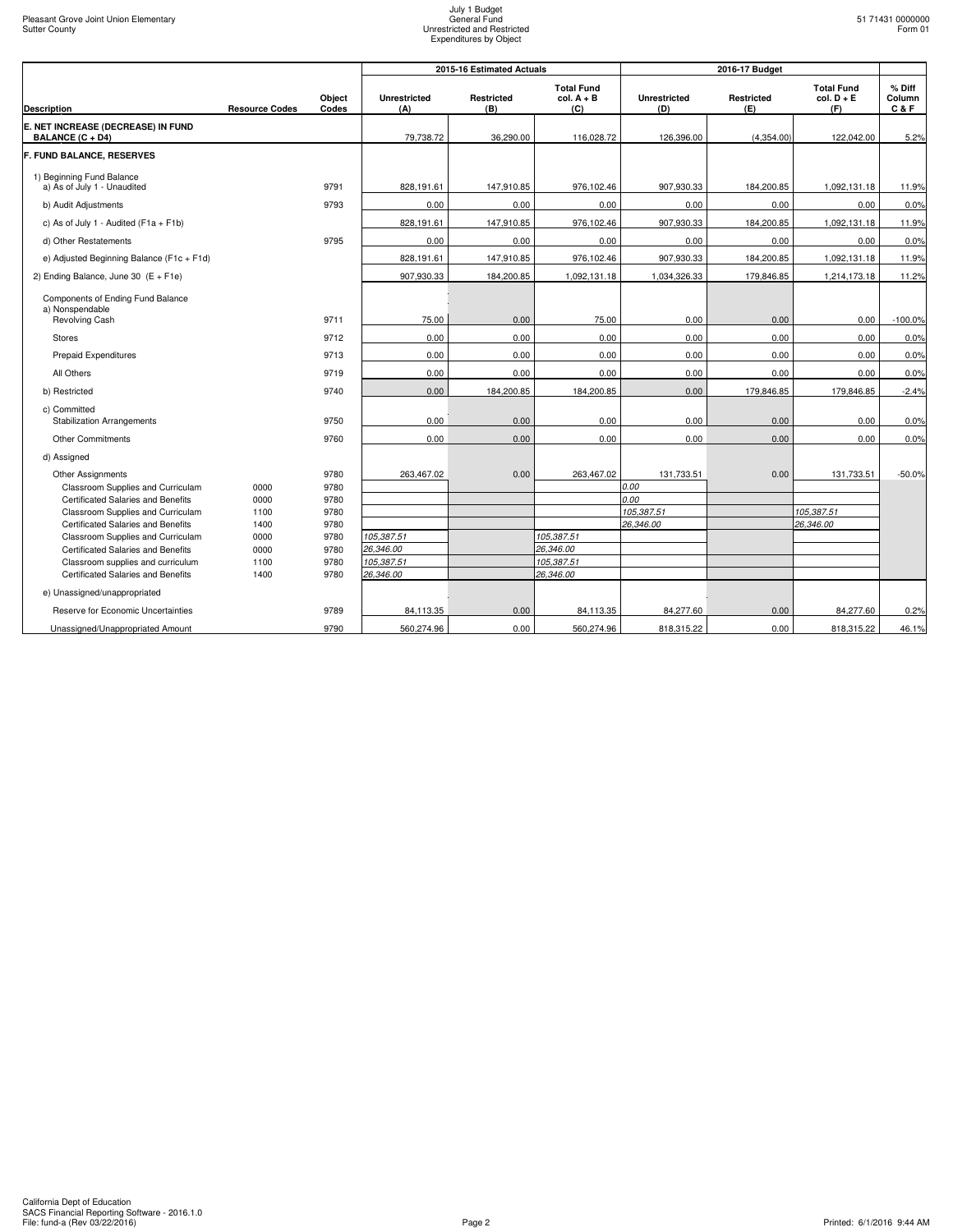|  | 51 71431 0000000<br>Form 01 |
|--|-----------------------------|
|  |                             |

|                                                         |                 | 2015-16 Estimated Actuals  |                          |                                          |                            |                   |                                          |                         |
|---------------------------------------------------------|-----------------|----------------------------|--------------------------|------------------------------------------|----------------------------|-------------------|------------------------------------------|-------------------------|
| Description<br><b>Resource Codes</b>                    | Object<br>Codes | <b>Unrestricted</b><br>(A) | <b>Restricted</b><br>(B) | <b>Total Fund</b><br>$col. A + B$<br>(C) | <b>Unrestricted</b><br>(D) | Restricted<br>(E) | <b>Total Fund</b><br>$col. D + E$<br>(F) | % Diff<br>Column<br>C&F |
| G. ASSETS                                               |                 |                            |                          |                                          |                            |                   |                                          |                         |
| 1) Cash<br>a) in County Treasury                        | 9110            | 958,992.84                 | 194,424.08               | 1,153,416.92                             |                            |                   |                                          |                         |
| 1) Fair Value Adjustment to Cash in County Treasury     | 9111            | 0.00                       | 0.00                     | 0.00                                     |                            |                   |                                          |                         |
| b) in Banks                                             | 9120            | 0.00                       | 0.00                     | 0.00                                     |                            |                   |                                          |                         |
| c) in Revolving Fund                                    | 9130            | 75.00                      | 0.00                     | 75.00                                    |                            |                   |                                          |                         |
| d) with Fiscal Agent                                    | 9135            | 0.00                       | 0.00                     | 0.00                                     |                            |                   |                                          |                         |
| e) collections awaiting deposit                         | 9140            | 0.00                       | 0.00                     | 0.00                                     |                            |                   |                                          |                         |
| 2) Investments                                          | 9150            | 0.00                       | 0.00                     | 0.00                                     |                            |                   |                                          |                         |
| 3) Accounts Receivable                                  | 9200            | 6,824.00                   | 0.00                     | 6,824.00                                 |                            |                   |                                          |                         |
| 4) Due from Grantor Government                          | 9290            | 0.00                       | 0.00                     | 0.00                                     |                            |                   |                                          |                         |
| 5) Due from Other Funds                                 | 9310            | 0.00                       | 0.00                     | 0.00                                     |                            |                   |                                          |                         |
| 6) Stores                                               | 9320            | 0.00                       | 0.00                     | 0.00                                     |                            |                   |                                          |                         |
| 7) Prepaid Expenditures                                 | 9330            | 0.00                       | 0.00                     | 0.00                                     |                            |                   |                                          |                         |
| 8) Other Current Assets                                 | 9340            | 0.00                       | 0.00                     | 0.00                                     |                            |                   |                                          |                         |
| 9) TOTAL, ASSETS                                        |                 | 965,891.84                 | 194,424.08               | 1,160,315.92                             |                            |                   |                                          |                         |
| <b>H. DEFERRED OUTFLOWS OF RESOURCES</b>                |                 |                            |                          |                                          |                            |                   |                                          |                         |
| 1) Deferred Outflows of Resources                       | 9490            | 0.00                       | 0.00                     | 0.00                                     |                            |                   |                                          |                         |
| 2) TOTAL, DEFERRED OUTFLOWS                             |                 | 0.00                       | 0.00                     | 0.00                                     |                            |                   |                                          |                         |
| <b>LIABILITIES</b>                                      |                 |                            |                          |                                          |                            |                   |                                          |                         |
| 1) Accounts Payable                                     | 9500            | (9,487.81)                 | 160.00                   | (9,327.81)                               |                            |                   |                                          |                         |
| 2) Due to Grantor Governments                           | 9590            | 0.00                       | 0.00                     | 0.00                                     |                            |                   |                                          |                         |
| 3) Due to Other Funds                                   | 9610            | 0.00                       | 0.00                     | 0.00                                     |                            |                   |                                          |                         |
| 4) Current Loans                                        | 9640            | 0.00                       | 0.00                     | 0.00                                     |                            |                   |                                          |                         |
| 5) Unearned Revenue                                     | 9650            | 0.00                       | 0.00                     | 0.00                                     |                            |                   |                                          |                         |
| 6) TOTAL, LIABILITIES                                   |                 | (9,487.81)                 | 160.00                   | (9,327.81)                               |                            |                   |                                          |                         |
| <b>J. DEFERRED INFLOWS OF RESOURCES</b>                 |                 |                            |                          |                                          |                            |                   |                                          |                         |
| 1) Deferred Inflows of Resources                        | 9690            | 0.00                       | 0.00                     | 0.00                                     |                            |                   |                                          |                         |
| 2) TOTAL, DEFERRED INFLOWS                              |                 | 0.00                       | 0.00                     | 0.00                                     |                            |                   |                                          |                         |
| K. FUND EQUITY                                          |                 |                            |                          |                                          |                            |                   |                                          |                         |
| Ending Fund Balance, June 30<br>$(G9 + H2) - (16 + J2)$ |                 | 975,379.65                 | 194,264.08               | 1,169,643.73                             |                            |                   |                                          |                         |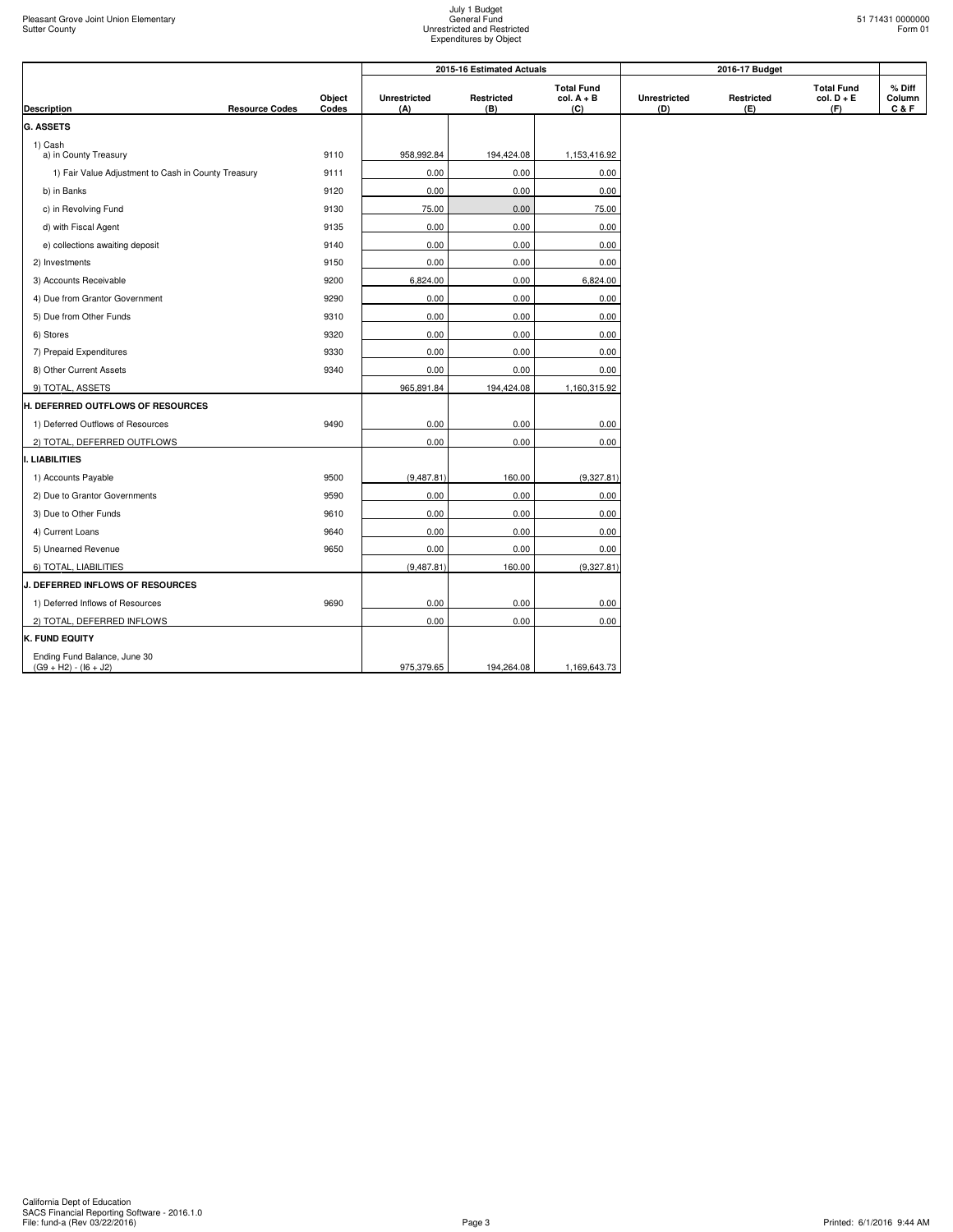|                                                                                           |                 |                            | 2015-16 Estimated Actuals |                                          | 2016-17 Budget             |                          |                                          |                         |
|-------------------------------------------------------------------------------------------|-----------------|----------------------------|---------------------------|------------------------------------------|----------------------------|--------------------------|------------------------------------------|-------------------------|
| <b>Description</b><br><b>Resource Codes</b>                                               | Object<br>Codes | <b>Unrestricted</b><br>(A) | Restricted<br>(B)         | <b>Total Fund</b><br>$col. A + B$<br>(C) | <b>Unrestricted</b><br>(D) | <b>Restricted</b><br>(E) | <b>Total Fund</b><br>$col. D + E$<br>(F) | % Diff<br>Column<br>C&F |
| <b>LCFF SOURCES</b>                                                                       |                 |                            |                           |                                          |                            |                          |                                          |                         |
| Principal Apportionment                                                                   |                 |                            |                           |                                          |                            |                          |                                          |                         |
| State Aid - Current Year                                                                  | 8011            | 831,992.00                 | 0.00                      | 831,992.00                               | 881,562.00                 | 0.00                     | 881,562.00                               | 6.0%                    |
| Education Protection Account State Aid - Current Year                                     | 8012            | 278,658.00                 | 0.00                      | 278,658.00                               | 268,484.00                 | 0.00                     | 268,484.00                               | $-3.7%$                 |
| State Aid - Prior Years                                                                   | 8019            | 0.00                       | 0.00                      | 0.00                                     | 0.00                       | 0.00                     | 0.00                                     | 0.0%                    |
| <b>Tax Relief Subventions</b><br>Homeowners' Exemptions                                   | 8021            | 5,159.00                   | 0.00                      | 5,159.00                                 | 5,301.00                   | 0.00                     | 5,301.00                                 | 2.8%                    |
| <b>Timber Yield Tax</b>                                                                   | 8022            | 0.00                       | 0.00                      | 0.00                                     | 0.00                       | 0.00                     | 0.00                                     | 0.0%                    |
| Other Subventions/In-Lieu Taxes                                                           | 8029            | 406.00                     | 0.00                      | 406.00                                   | 250.00                     | 0.00                     | 250.00                                   | $-38.4%$                |
| County & District Taxes                                                                   |                 |                            |                           |                                          |                            |                          |                                          |                         |
| Secured Roll Taxes                                                                        | 8041            | 449,415.00                 | 0.00                      | 449,415.00                               | 434,972.00                 | 0.00                     | 434,972.00                               | $-3.2%$                 |
| <b>Unsecured Roll Taxes</b>                                                               | 8042            | 26,347.00                  | 0.00                      | 26,347.00                                | 27,891.00                  | 0.00                     | 27,891.00                                | 5.9%                    |
| Prior Years' Taxes                                                                        | 8043            | 698.00                     | 0.00                      | 698.00                                   | 12.00                      | 0.00                     | 12.00                                    | $-98.3%$                |
| Supplemental Taxes                                                                        | 8044            | 3,288.00                   | 0.00                      | 3,288.00                                 | 3,752.00                   | 0.00                     | 3,752.00                                 | 14.1%                   |
| <b>Education Revenue Augmentation</b><br>Fund (ERAF)                                      | 8045            | (40,539.00)                | 0.00                      | (40,539.00)                              | 0.00                       | 0.00                     | 0.00                                     | $-100.0%$               |
| Community Redevelopment Funds<br>(SB 617/699/1992)                                        | 8047            | 0.00                       | 0.00                      | 0.00                                     | 0.00                       | 0.00                     | 0.00                                     | 0.0%                    |
| Penalties and Interest from                                                               |                 |                            |                           |                                          |                            |                          |                                          |                         |
| <b>Delinquent Taxes</b>                                                                   | 8048            | 0.00                       | 0.00                      | 0.00                                     | 0.00                       | 0.00                     | 0.00                                     | 0.0%                    |
| Miscellaneous Funds (EC 41604)<br>Royalties and Bonuses                                   | 8081            | 0.00                       | 0.00                      | 0.00                                     | 0.00                       | 0.00                     | 0.00                                     | 0.0%                    |
| Other In-Lieu Taxes                                                                       | 8082            | 0.00                       | 0.00                      | 0.00                                     | 0.00                       | 0.00                     | 0.00                                     | 0.0%                    |
| Less: Non-LCFF                                                                            |                 |                            |                           |                                          |                            |                          |                                          |                         |
| (50%) Adjustment                                                                          | 8089            | 0.00                       | 0.00                      | 0.00                                     | 0.00                       | 0.00                     | 0.00                                     | 0.0%                    |
| Subtotal, LCFF Sources                                                                    |                 | 1,555,424.00               | 0.00                      | 1,555,424.00                             | 1,622,224.00               | 0.00                     | 1,622,224.00                             | 4.3%                    |
| <b>LCFF Transfers</b>                                                                     |                 |                            |                           |                                          |                            |                          |                                          |                         |
| Unrestricted LCFF Transfers -<br><b>Current Year</b><br>0000                              | 8091            | 0.00                       |                           | 0.00                                     | 0.00                       |                          | 0.00                                     | 0.0%                    |
| All Other LCFF Transfers -                                                                |                 |                            |                           |                                          |                            |                          |                                          |                         |
| <b>Current Year</b><br>All Other                                                          | 8091            | 0.00                       | 0.00                      | 0.00                                     | 0.00                       | 0.00                     | 0.00                                     | 0.0%                    |
| Transfers to Charter Schools in Lieu of Property Taxes<br><b>Property Taxes Transfers</b> | 8096<br>8097    | 0.00                       | 0.00<br>0.00              | 0.00<br>0.00                             | 0.00<br>0.00               | 0.00<br>0.00             | 0.00<br>0.00                             | 0.0%<br>0.0%            |
| LCFF/Revenue Limit Transfers - Prior Years                                                | 8099            | 0.00<br>0.00               | 0.00                      | 0.00                                     | 0.00                       | 0.00                     | 0.00                                     | 0.0%                    |
| TOTAL, LCFF SOURCES                                                                       |                 | 1,555,424.00               | 0.00                      | 1,555,424.00                             | 1,622,224.00               | 0.00                     | 1,622,224.00                             | 4.3%                    |
| <b>FEDERAL REVENUE</b>                                                                    |                 |                            |                           |                                          |                            |                          |                                          |                         |
|                                                                                           |                 |                            |                           |                                          |                            |                          |                                          |                         |
| Maintenance and Operations                                                                | 8110            | 0.00                       | 0.00                      | 0.00                                     | 0.00                       | 0.00                     | 0.00                                     | 0.0%                    |
| <b>Special Education Entitlement</b>                                                      | 8181            | 0.00                       | 0.00                      | 0.00                                     | 0.00                       | 0.00                     | 0.00                                     | 0.0%                    |
| Special Education Discretionary Grants                                                    | 8182            | 0.00                       | 0.00                      | 0.00                                     | 0.00                       | 0.00                     | 0.00                                     | 0.0%                    |
| <b>Child Nutrition Programs</b>                                                           | 8220            | 0.00                       | 0.00                      | 0.00                                     | 0.00                       | 0.00                     | 0.00                                     | 0.0%                    |
| Donated Food Commodities                                                                  | 8221            | 0.00                       | 0.00                      | 0.00                                     | 0.00                       | 0.00                     | 0.00                                     | 0.0%                    |
| Forest Reserve Funds                                                                      | 8260            | 0.00                       | 0.00                      | 0.00                                     | 0.00                       | 0.00                     | 0.00                                     | 0.0%                    |
| Flood Control Funds                                                                       | 8270            | 0.00                       | 0.00                      | 0.00                                     | 0.00                       | 0.00                     | 0.00                                     | 0.0%                    |
| Wildlife Reserve Funds                                                                    | 8280            | 0.00                       | 0.00                      | 0.00                                     | 0.00                       | 0.00                     | 0.00                                     | 0.0%                    |
| <b>FEMA</b>                                                                               | 8281            | 0.00                       | 0.00                      | 0.00                                     | 0.00                       | 0.00                     | 0.00                                     | 0.0%                    |
| Interagency Contracts Between LEAs<br>Pass-Through Revenues from                          | 8285            | 0.00                       | 0.00                      | 0.00                                     | 0.00                       | 0.00                     | 0.00                                     | 0.0%                    |
| <b>Federal Sources</b>                                                                    | 8287            | 0.00                       | 0.00                      | 0.00                                     | 0.00                       | 0.00                     | 0.00                                     | 0.0%                    |
| NCLB: Title I, Part A, Basic Grants Low-<br>Income and Neglected<br>3010                  | 8290            |                            | 17,408.00                 | 17,408.00                                |                            | 17,408.00                | 17,408.00                                | 0.0%                    |
| NCLB: Title I, Part D, Local Delinquent<br>3025<br>Programs                               | 8290            |                            | 0.00                      | 0.00                                     |                            | 0.00                     | 0.00                                     | 0.0%                    |
| NCLB: Title II, Part A, Teacher Quality<br>4035                                           | 8290            |                            | 9,481.00                  | 9,481.00                                 |                            | 9,481.00                 | 9,481.00                                 | 0.0%                    |
| NCLB: Title III, Immigrant Education                                                      |                 |                            |                           |                                          |                            |                          |                                          |                         |
| 4201<br>Program                                                                           | 8290            |                            | 0.00                      | 0.00                                     |                            | 0.00                     | 0.00                                     | 0.0%                    |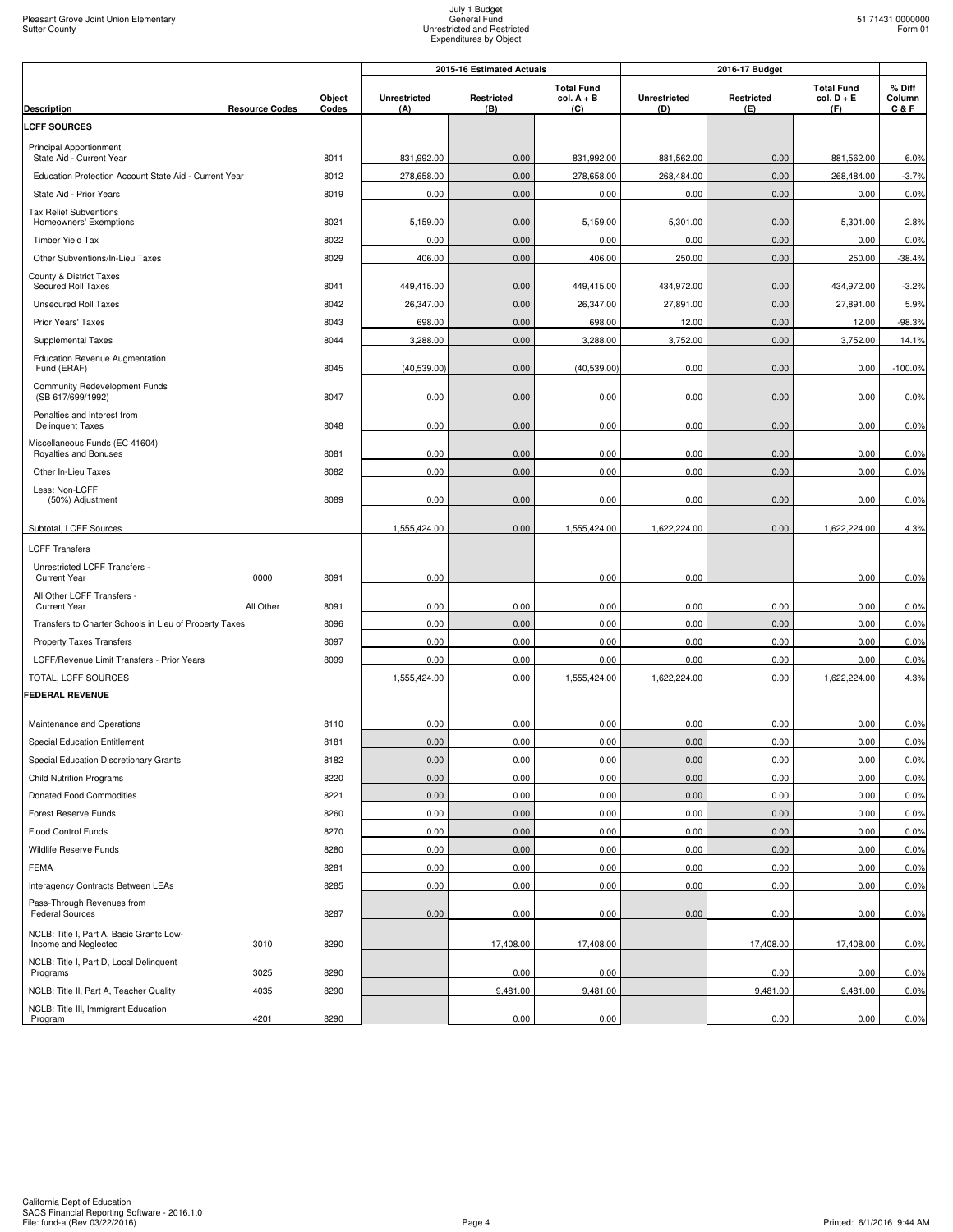|                                                                        |                          |                 |                            | 2015-16 Estimated Actuals |                                          | 2016-17 Budget             |                          |                                          |                         |
|------------------------------------------------------------------------|--------------------------|-----------------|----------------------------|---------------------------|------------------------------------------|----------------------------|--------------------------|------------------------------------------|-------------------------|
| <b>Description</b>                                                     | <b>Resource Codes</b>    | Object<br>Codes | <b>Unrestricted</b><br>(A) | Restricted<br>(B)         | <b>Total Fund</b><br>$col. A + B$<br>(C) | <b>Unrestricted</b><br>(D) | <b>Restricted</b><br>(E) | <b>Total Fund</b><br>$col. D + E$<br>(F) | % Diff<br>Column<br>C&F |
| NCLB: Title III, Limited English Proficient                            |                          |                 |                            |                           |                                          |                            |                          |                                          |                         |
| (LEP) Student Program                                                  | 4203                     | 8290            |                            | 0.00                      | 0.00                                     |                            | 0.00                     | 0.00                                     | 0.0%                    |
| NCLB: Title V, Part B, Public Charter<br>Schools Grant Program (PCSGP) | 4610                     | 8290            |                            | 0.00                      | 0.00                                     |                            | 0.00                     | 0.00                                     | 0.0%                    |
| Other No Child Left Behind                                             | 3199, 4036-4126,<br>5510 | 8290            |                            | 0.00                      | 0.00                                     |                            | 0.00                     | 0.00                                     | 0.0%                    |
| Vocational and Applied<br><b>Technology Education</b>                  | 3500-3699                | 8290            |                            | 0.00                      | 0.00                                     |                            | 0.00                     | 0.00                                     | 0.0%                    |
| Safe and Drug Free Schools                                             | 3700-3799                | 8290            |                            | 0.00                      | 0.00                                     |                            | 0.00                     | 0.00                                     | 0.0%                    |
| All Other Federal Revenue                                              | All Other                | 8290            | 5,404.00                   | 16,941.00                 | 22,345.00                                | 0.00                       | 16,941.00                | 16,941.00                                | $-24.2%$                |
| TOTAL, FEDERAL REVENUE                                                 |                          |                 | 5,404.00                   | 43,830.00                 | 49,234.00                                | 0.00                       | 43,830.00                | 43,830.00                                | $-11.0%$                |
| <b>OTHER STATE REVENUE</b>                                             |                          |                 |                            |                           |                                          |                            |                          |                                          |                         |
| Other State Apportionments                                             |                          |                 |                            |                           |                                          |                            |                          |                                          |                         |
| <b>ROC/P Entitlement</b><br><b>Prior Years</b>                         | 6360                     | 8319            |                            | 0.00                      | 0.00                                     |                            | 0.00                     | 0.00                                     | 0.0%                    |
| Special Education Master Plan<br><b>Current Year</b>                   | 6500                     | 8311            |                            | 0.00                      | 0.00                                     |                            | 0.00                     | 0.00                                     | 0.0%                    |
| Prior Years                                                            | 6500                     | 8319            |                            | 0.00                      | 0.00                                     |                            | 0.00                     | 0.00                                     | 0.0%                    |
| All Other State Apportionments - Current Year                          | All Other                | 8311            | 0.00                       | 0.00                      | 0.00                                     | 0.00                       | 0.00                     | 0.00                                     | 0.0%                    |
| All Other State Apportionments - Prior Years                           | All Other                | 8319            | 0.00                       | 0.00                      | 0.00                                     | 0.00                       | 0.00                     | 0.00                                     | 0.0%                    |
| <b>Child Nutrition Programs</b>                                        |                          | 8520            | 0.00                       | 0.00                      | 0.00                                     | 0.00                       | 0.00                     | 0.00                                     | 0.0%                    |
| Mandated Costs Reimbursements                                          |                          | 8550            | 106,234.00                 | 0.00                      | 106,234.00                               | 48,143.00                  | 0.00                     | 48,143.00                                | $-54.7%$                |
| Lottery - Unrestricted and Instructional Materials                     |                          | 8560            | 25,929.00                  | 7,279.00                  | 33,208.00                                | 27,954.00                  | 8,186.00                 | 36,140.00                                | 8.8%                    |
| <b>Tax Relief Subventions</b><br>Restricted Levies - Other             |                          |                 |                            |                           |                                          |                            |                          |                                          |                         |
| Homeowners' Exemptions                                                 |                          | 8575            | 0.00                       | 0.00                      | 0.00                                     | 0.00                       | 0.00                     | 0.00                                     | 0.0%                    |
| Other Subventions/In-Lieu Taxes                                        |                          | 8576            | 0.00                       | 0.00                      | 0.00                                     | 0.00                       | 0.00                     | 0.00                                     | 0.0%                    |
| Pass-Through Revenues from<br><b>State Sources</b>                     |                          | 8587            | 0.00                       | 0.00                      | 0.00                                     | 0.00                       | 0.00                     | 0.00                                     | 0.0%                    |
| School Based Coordination Program                                      | 7250                     | 8590            |                            | 0.00                      | 0.00                                     |                            | 0.00                     | 0.00                                     | 0.0%                    |
| After School Education and Safety (ASES)                               | 6010                     | 8590            |                            | 0.00                      | 0.00                                     |                            | 0.00                     | 0.00                                     | 0.0%                    |
| Charter School Facility Grant                                          | 6030                     | 8590            |                            | 0.00                      | 0.00                                     |                            | 0.00                     | 0.00                                     | 0.0%                    |
| Drug/Alcohol/Tobacco Funds                                             | 6650, 6690               | 8590            |                            | 0.00                      | 0.00                                     |                            | 0.00                     | 0.00                                     | 0.0%                    |
| California Clean Energy Jobs Act                                       | 6230                     | 8590            |                            | 102,012.00                | 102,012.00                               |                            | 0.00                     | 0.00                                     | $-100.0%$               |
| Career Technical Education Incentive<br>Grant Program                  | 6387                     | 8590            |                            | 0.00                      | 0.00                                     |                            | 0.00                     | 0.00                                     | 0.0%                    |
| American Indian Early Childhood Education                              | 7210                     | 8590            |                            | 0.00                      | 0.00                                     |                            | 0.00                     | 0.00                                     | 0.0%                    |
| Specialized Secondary                                                  | 7370                     | 8590            |                            | 0.00                      | 0.00                                     |                            | 0.00                     | 0.00                                     | 0.0%                    |
| Quality Education Investment Act                                       | 7400                     | 8590            |                            | 0.00                      | 0.00                                     |                            | 0.00                     | 0.00                                     | 0.0%                    |
| Common Core State Standards<br>Implementation                          | 7405                     | 8590            |                            | 0.00                      | 0.00                                     |                            | 0.00                     | 0.00                                     | 0.0%                    |
| All Other State Revenue                                                | All Other                | 8590            | 446.00                     | 49,990.00                 | 50,436.00                                | 399.00                     | 33,858.00                | 34,257.00                                | $-32.1%$                |
| TOTAL, OTHER STATE REVENUE                                             |                          |                 | 132,609.00                 | 159,281.00                | 291,890.00                               | 76,496.00                  | 42,044.00                | 118,540.00                               | $-59.4%$                |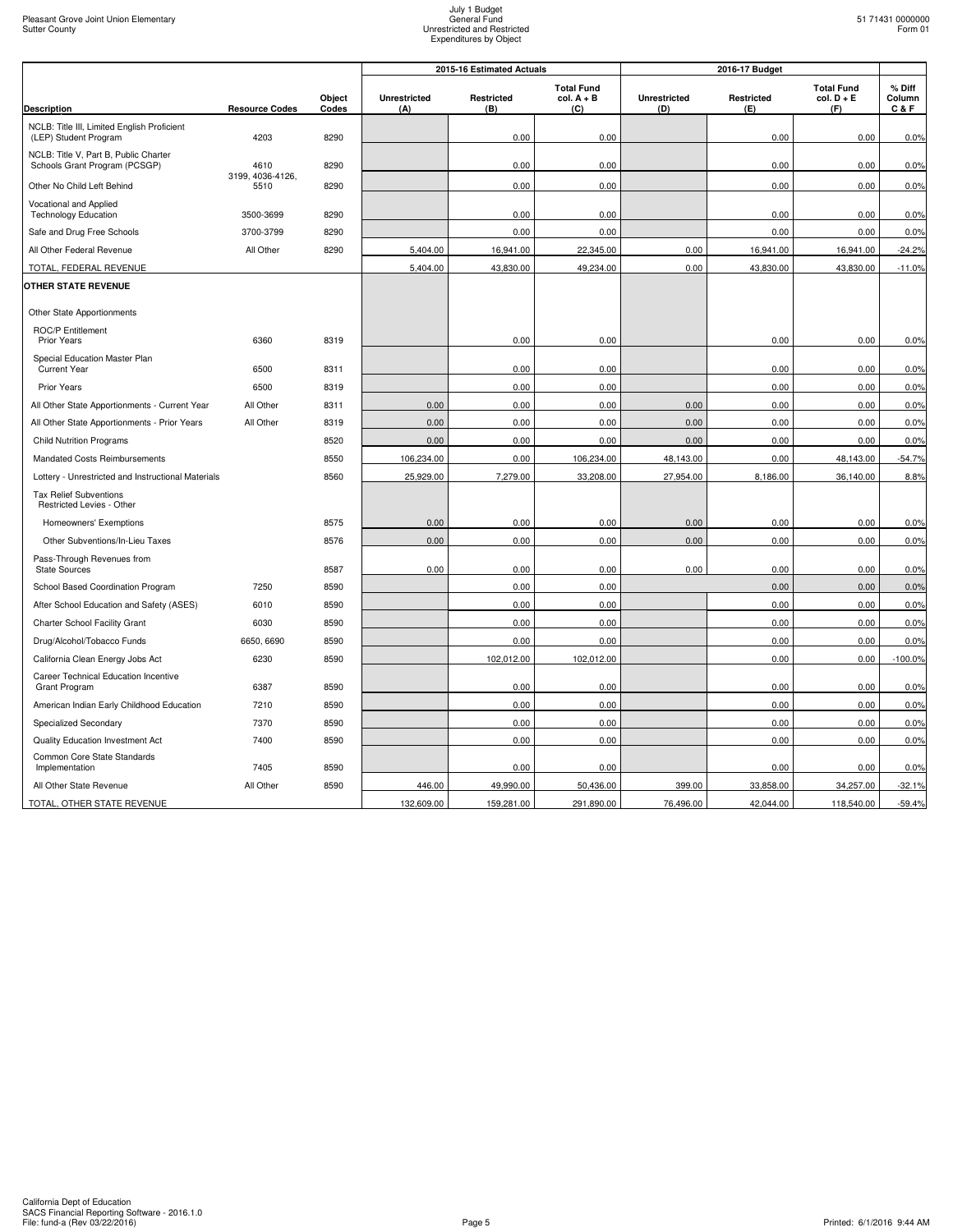|                                                                         |                       |                 | 2015-16 Estimated Actuals |                   |                                          | 2016-17 Budget      |                   |                                          |                         |
|-------------------------------------------------------------------------|-----------------------|-----------------|---------------------------|-------------------|------------------------------------------|---------------------|-------------------|------------------------------------------|-------------------------|
| <b>Description</b>                                                      | <b>Resource Codes</b> | Object<br>Codes | <b>Unrestricted</b>       | Restricted<br>(B) | <b>Total Fund</b><br>$col. A + B$<br>(C) | Unrestricted<br>(D) | Restricted<br>(E) | <b>Total Fund</b><br>$col. D + E$<br>(F) | % Diff<br>Column<br>C&F |
| OTHER LOCAL REVENUE                                                     |                       |                 | (A)                       |                   |                                          |                     |                   |                                          |                         |
|                                                                         |                       |                 |                           |                   |                                          |                     |                   |                                          |                         |
| Other Local Revenue<br>County and District Taxes                        |                       |                 |                           |                   |                                          |                     |                   |                                          |                         |
| Other Restricted Levies<br>Secured Roll                                 |                       | 8615            | 0.00                      | 0.00              | 0.00                                     | 0.00                | 0.00              | 0.00                                     | 0.0%                    |
| <b>Unsecured Roll</b>                                                   |                       | 8616            | 0.00                      | 0.00              | 0.00                                     | 0.00                | 0.00              | 0.00                                     | 0.0%                    |
| Prior Years' Taxes                                                      |                       | 8617            | 0.00                      | 0.00              | 0.00                                     | 0.00                | 0.00              | 0.00                                     | 0.0%                    |
| Supplemental Taxes                                                      |                       | 8618            | 0.00                      | 0.00              | 0.00                                     | 0.00                | 0.00              | 0.00                                     | 0.0%                    |
| Non-Ad Valorem Taxes<br>Parcel Taxes                                    |                       | 8621            | 0.00                      | 0.00              | 0.00                                     | 0.00                | 0.00              | 0.00                                     | 0.0%                    |
| Other                                                                   |                       | 8622            | 0.00                      | 0.00              | 0.00                                     | 0.00                | 0.00              | 0.00                                     | 0.0%                    |
| Community Redevelopment Funds<br>Not Subject to LCFF Deduction          |                       | 8625            | 0.00                      | 0.00              | 0.00                                     | 0.00                | 0.00              | 0.00                                     | 0.0%                    |
| Penalties and Interest from<br>Delinquent Non-LCFF                      |                       |                 |                           |                   |                                          |                     |                   |                                          |                         |
| Taxes                                                                   |                       | 8629            | 0.00                      | 0.00              | 0.00                                     | 0.00                | 0.00              | 0.00                                     | 0.0%                    |
| Sales<br>Sale of Equipment/Supplies                                     |                       | 8631            | 0.00                      | 0.00              | 0.00                                     | 0.00                | 0.00              | 0.00                                     | 0.0%                    |
| Sale of Publications                                                    |                       | 8632            | 0.00                      | 0.00              | 0.00                                     | 0.00                | 0.00              | 0.00                                     | 0.0%                    |
| Food Service Sales                                                      |                       | 8634            | 0.00                      | 0.00              | 0.00                                     | 0.00                | 0.00              | 0.00                                     | 0.0%                    |
| All Other Sales                                                         |                       | 8639            | 0.00                      | 0.00              | 0.00                                     | 0.00                | 0.00              | 0.00                                     | 0.0%                    |
| Leases and Rentals                                                      |                       | 8650            | 0.00                      | 0.00              | 0.00                                     | 0.00                | 0.00              | 0.00                                     | 0.0%                    |
| Interest                                                                |                       | 8660            | 6,000.00                  | 0.00              | 6,000.00                                 | 6,000.00            | 0.00              | 6,000.00                                 | 0.0%                    |
| Net Increase (Decrease) in the Fair Value<br>of Investments             |                       | 8662            | 0.00                      | 0.00              | 0.00                                     | 0.00                | 0.00              | 0.00                                     | 0.0%                    |
| Fees and Contracts<br><b>Adult Education Fees</b>                       |                       | 8671            | 0.00                      | 0.00              | 0.00                                     | 0.00                | 0.00              | 0.00                                     | 0.0%                    |
| Non-Resident Students                                                   |                       | 8672            | 0.00                      | 0.00              | 0.00                                     | 0.00                | 0.00              | 0.00                                     | 0.0%                    |
| Transportation Fees From Individuals                                    |                       | 8675            | 0.00                      | 0.00              | 0.00                                     | 0.00                | 0.00              | 0.00                                     | 0.0%                    |
| <b>Interagency Services</b>                                             |                       | 8677            | 0.00                      | 0.00              | 0.00                                     | 0.00                | 0.00              | 0.00                                     | 0.0%                    |
| Mitigation/Developer Fees                                               |                       | 8681            | 0.00                      | 0.00              | 0.00                                     | 0.00                | 0.00              | 0.00                                     | 0.0%                    |
| All Other Fees and Contracts                                            |                       | 8689            | 0.00                      | 0.00              | 0.00                                     | 0.00                | 0.00              | 0.00                                     | 0.0%                    |
| Other Local Revenue<br>Plus: Misc Funds Non-LCFF<br>(50%) Adjustment    |                       | 8691            | 0.00                      | 0.00              | 0.00                                     | 0.00                | 0.00              | 0.00                                     | 0.0%                    |
| Pass-Through Revenues From<br><b>Local Sources</b>                      |                       | 8697            | 0.00                      | 0.00              | 0.00                                     | 0.00                | 0.00              | 0.00                                     | 0.0%                    |
| All Other Local Revenue                                                 |                       | 8699            | 17,000.00                 | 0.00              | 17,000.00                                | 17,000.00           | 0.00              | 17,000.00                                | 0.0%                    |
| Tuition                                                                 |                       | 8710            | 0.00                      | 0.00              | 0.00                                     | 0.00                | 0.00              | 0.00                                     | 0.0%                    |
| All Other Transfers In                                                  |                       | 8781-8783       | 0.00                      | 0.00              | 0.00                                     | 0.00                | 0.00              | 0.00                                     | 0.0%                    |
| <b>Transfers of Apportionments</b><br>Special Education SELPA Transfers |                       |                 |                           |                   |                                          |                     |                   |                                          |                         |
| From Districts or Charter Schools                                       | 6500                  | 8791            |                           | 0.00              | 0.00                                     |                     | 0.00              | 0.00                                     | 0.0%                    |
| From County Offices                                                     | 6500                  | 8792            |                           | 1,834.00          | 1,834.00                                 |                     | 0.00              | 0.00                                     | $-100.0%$               |
| From JPAs                                                               | 6500                  | 8793            |                           | 0.00              | 0.00                                     |                     | 0.00              | 0.00                                     | 0.0%                    |
| ROC/P Transfers<br>From Districts or Charter Schools                    | 6360                  | 8791            |                           | 0.00              | 0.00                                     |                     | 0.00              | 0.00                                     | 0.0%                    |
| From County Offices                                                     | 6360                  | 8792            |                           | 0.00              | 0.00                                     |                     | 0.00              | 0.00                                     | 0.0%                    |
| From JPAs                                                               | 6360                  | 8793            |                           | 0.00              | 0.00                                     |                     | 0.00              | 0.00                                     | 0.0%                    |
| Other Transfers of Apportionments<br>From Districts or Charter Schools  | All Other             | 8791            | 0.00                      | 0.00              | 0.00                                     | 0.00                | 0.00              | 0.00                                     | 0.0%                    |
| From County Offices                                                     | All Other             | 8792            | 0.00                      | 0.00              | 0.00                                     | 0.00                | 0.00              | 0.00                                     | 0.0%                    |
| From JPAs                                                               | All Other             | 8793            | 0.00                      | 0.00              | 0.00                                     | 0.00                | 0.00              | 0.00                                     | 0.0%                    |
| All Other Transfers In from All Others                                  |                       | 8799            | 0.00                      | 0.00              | 0.00                                     | 0.00                | 0.00              | 0.00                                     | 0.0%                    |
| TOTAL, OTHER LOCAL REVENUE                                              |                       |                 | 23,000.00                 | 1,834.00          | 24,834.00                                | 23,000.00           | 0.00              | 23,000.00                                | $-7.4%$                 |
| TOTAL, REVENUES                                                         |                       |                 | 1,716,437.00              | 204,945.00        | 1,921,382.00                             | 1,721,720.00        | 85,874.00         | 1,807,594.00                             | $-5.9%$                 |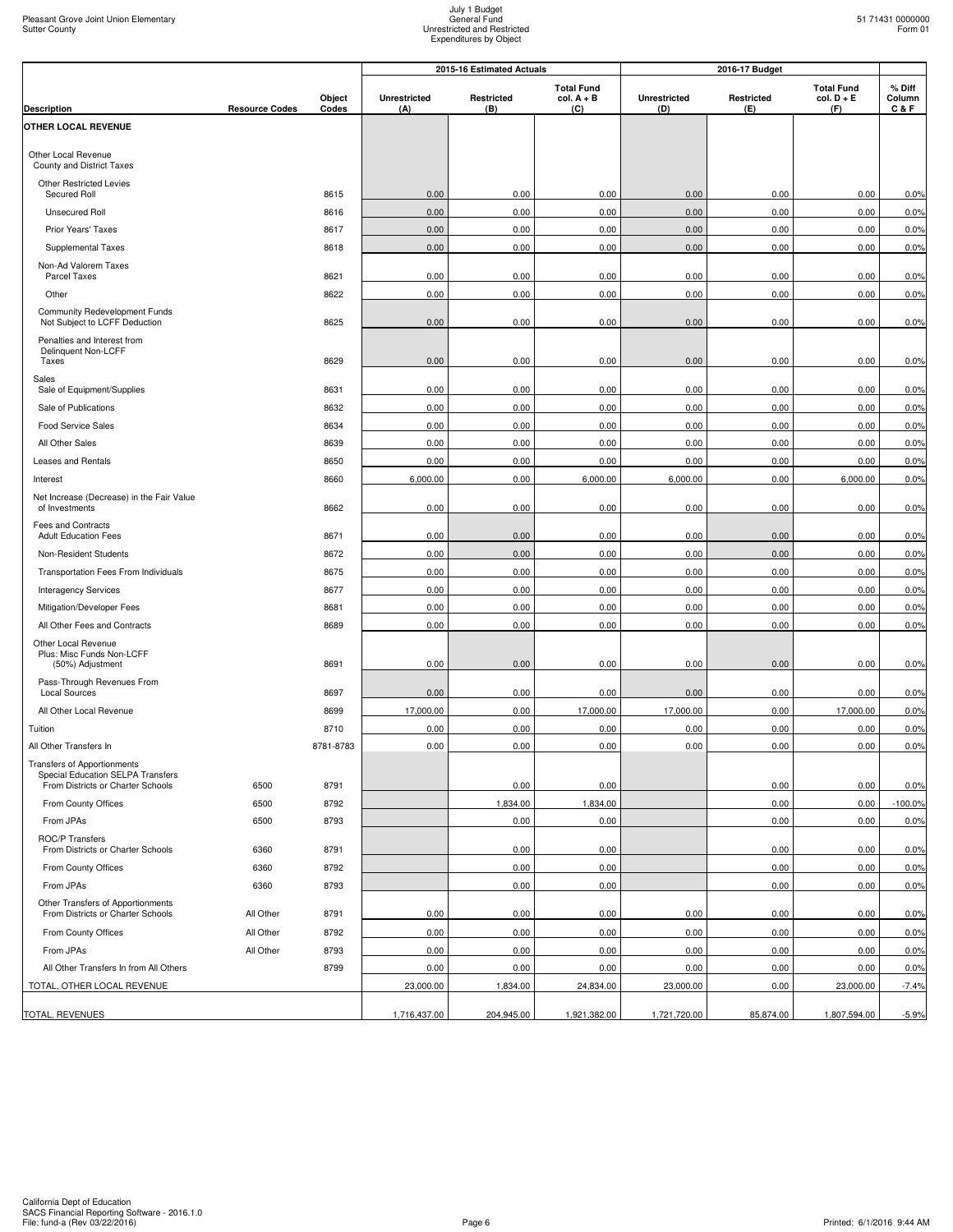|                                                                       |                 | 2015-16 Estimated Actuals  |                   |                                          | 2016-17 Budget             |                   |                                          |                           |
|-----------------------------------------------------------------------|-----------------|----------------------------|-------------------|------------------------------------------|----------------------------|-------------------|------------------------------------------|---------------------------|
| <b>Description</b><br><b>Resource Codes</b>                           | Object<br>Codes | <b>Unrestricted</b><br>(A) | Restricted<br>(B) | <b>Total Fund</b><br>$col. A + B$<br>(C) | <b>Unrestricted</b><br>(D) | Restricted<br>(E) | <b>Total Fund</b><br>$col. D + E$<br>(F) | % Diff<br>Column<br>C & F |
| <b>CERTIFICATED SALARIES</b>                                          |                 |                            |                   |                                          |                            |                   |                                          |                           |
|                                                                       |                 |                            |                   |                                          |                            |                   |                                          |                           |
| <b>Certificated Teachers' Salaries</b>                                | 1100            | 572,164.00                 | 18,172.00         | 590,336.00                               | 532.557.00                 | 18.517.00         | 551,074.00                               | $-6.7%$                   |
| Certificated Pupil Support Salaries                                   | 1200            | 0.00                       | 0.00              | 0.00                                     | 0.00                       | 0.00              | 0.00                                     | 0.0%                      |
| Certificated Supervisors' and Administrators' Salaries                | 1300            | 130,346.00                 | 7,350.00          | 137,696.00                               | 130,993.00                 | 7,350.00          | 138,343.00                               | 0.5%                      |
| Other Certificated Salaries                                           | 1900            | 0.00                       | 0.00              | 0.00                                     | 0.00<br>663,550.00         | 0.00              | 0.00                                     | 0.0%                      |
| TOTAL, CERTIFICATED SALARIES<br><b>CLASSIFIED SALARIES</b>            |                 | 702,510.00                 | 25,522.00         | 728,032.00                               |                            | 25,867.00         | 689,417.00                               | $-5.3%$                   |
| <b>Classified Instructional Salaries</b>                              | 2100            | 35,380.00                  | 0.00              | 35,380.00                                | 48,569.00                  | 0.00              | 48,569.00                                | 37.3%                     |
| <b>Classified Support Salaries</b>                                    | 2200            | 67,972.00                  | 5,873.00          | 73,845.00                                | 81,040.00                  | 6,316.00          | 87,356.00                                | 18.3%                     |
| Classified Supervisors' and Administrators' Salaries                  | 2300            | 0.00                       | 0.00              | 0.00                                     | 0.00                       | 0.00              | 0.00                                     | 0.0%                      |
| Clerical, Technical and Office Salaries                               | 2400            | 56,659.00                  | 0.00              | 56,659.00                                | 53,967.00                  | 0.00              | 53,967.00                                | $-4.8%$                   |
| Other Classified Salaries                                             | 2900            | 0.00                       | 0.00              | 0.00                                     | 0.00                       | 0.00              | 0.00                                     | 0.0%                      |
| TOTAL, CLASSIFIED SALARIES                                            |                 | 160,011.00                 | 5,873.00          | 165,884.00                               | 183,576.00                 | 6,316.00          | 189,892.00                               | 14.5%                     |
| <b>EMPLOYEE BENEFITS</b>                                              |                 |                            |                   |                                          |                            |                   |                                          |                           |
|                                                                       |                 |                            |                   |                                          |                            |                   |                                          |                           |
| <b>STRS</b>                                                           | 3101-3102       | 75,237.00                  | 36,591.00         | 111,828.00                               | 83,035.00                  | 36,977.00         | 120,012.00                               | 7.3%                      |
| PERS                                                                  | 3201-3202       | 17,479.00                  | 696.00            | 18,175.00                                | 32,226.00                  | 877.00            | 33,103.00                                | 82.1%                     |
| OASDI/Medicare/Alternative                                            | 3301-3302       | 22,143.00                  | 819.00            | 22,962.00                                | 23,667.00                  | 858.00            | 24,525.00                                | 6.8%                      |
| <b>Health and Welfare Benefits</b>                                    | 3401-3402       | 143,048.00                 | 5,411.00          | 148,459.00                               | 135,037.00                 | 5,427.00          | 140,464.00                               | $-5.4%$                   |
| Unemployment Insurance                                                | 3501-3502       | 433.00                     | 16.00             | 449.00                                   | 426.00                     | 18.00             | 444.00                                   | $-1.1%$                   |
| Workers' Compensation                                                 | 3601-3602       | 18,547.00                  | 681.00            | 19,228.00                                | 19,053.00                  | 723.00            | 19,776.00                                | 2.9%                      |
| OPEB, Allocated                                                       | 3701-3702       | 0.00                       | 0.00              | 0.00                                     | 0.00                       | 0.00              | 0.00                                     | 0.0%                      |
| OPEB, Active Employees                                                | 3751-3752       | 0.00                       | 0.00              | 0.00                                     | 0.00                       | 0.00              | 0.00                                     | 0.0%                      |
| Other Employee Benefits<br>TOTAL, EMPLOYEE BENEFITS                   | 3901-3902       | 0.00<br>276,887.00         | 0.00<br>44,214.00 | 0.00<br>321,101.00                       | 0.00<br>293,444.00         | 0.00<br>44,880.00 | 0.00<br>338,324.00                       | 0.0%<br>5.4%              |
| <b>BOOKS AND SUPPLIES</b>                                             |                 |                            |                   |                                          |                            |                   |                                          |                           |
|                                                                       |                 |                            |                   |                                          |                            |                   |                                          |                           |
| Approved Textbooks and Core Curricula Materials                       | 4100            | 3,000.00                   | 2,000.00          | 5,000.00                                 | 3,000.00                   | 2,000.00          | 5,000.00                                 | 0.0%                      |
| Books and Other Reference Materials                                   | 4200            | 1,000.00                   | 0.00              | 1,000.00                                 | 1,000.00                   | 0.00              | 1,000.00                                 | 0.0%                      |
| Materials and Supplies                                                | 4300            | 81,355.00                  | 19,279.00         | 100,634.00                               | 61,381.00                  | 20,430.00         | 81,811.00                                | $-18.7%$                  |
| Noncapitalized Equipment                                              | 4400            | 0.00                       | 2,027.00          | 2,027.00                                 | 0.00                       | 2,027.00          | 2,027.00                                 | 0.0%                      |
| Food                                                                  | 4700            | 0.00                       | 0.00              | 0.00                                     | 0.00                       | 0.00              | 0.00                                     | 0.0%                      |
| TOTAL, BOOKS AND SUPPLIES                                             |                 | 85,355.00                  | 23,306.00         | 108,661.00                               | 65,381.00                  | 24,457.00         | 89,838.00                                | $-17.3%$                  |
| SERVICES AND OTHER OPERATING EXPENDITURES                             |                 |                            |                   |                                          |                            |                   |                                          |                           |
| Subagreements for Services                                            | 5100            | 0.00                       | 0.00              | 0.00                                     | 0.00                       | 0.00              | 0.00                                     | 0.0%                      |
| <b>Travel and Conferences</b>                                         | 5200            | 5,700.00                   | 8,778.00          | 14,478.00                                | 5,250.00                   | 3,953.00          | 9,203.00                                 | $-36.4%$                  |
| Dues and Memberships                                                  | 5300            | 4,500.00                   | 0.00              | 4,500.00                                 | 2,500.00                   | 0.00              | 2,500.00                                 | $-44.4%$                  |
| Insurance                                                             | 5400 - 5450     | 24.410.00                  | 0.00              | 24,410.00                                | 24,952.00                  | 0.00              | 24,952.00                                | 2.2%                      |
| Operations and Housekeeping<br>Services                               | 5500            | 38,640.00                  | 0.00              | 38.640.00                                | 34.500.00                  | 0.00              | 34.500.00                                | $-10.7%$                  |
| Rentals, Leases, Repairs, and<br>Noncapitalized Improvements          | 5600            | 42,800.00                  | 1,000.00          | 43,800.00                                | 41,300.00                  | 3,000.00          | 44,300.00                                | 1.1%                      |
| <b>Transfers of Direct Costs</b>                                      | 5710            | 0.00                       | 0.00              | 0.00                                     | 0.00                       | 0.00              | 0.00                                     | 0.0%                      |
| Transfers of Direct Costs - Interfund                                 | 5750            | 0.00                       | 0.00              | 0.00                                     | 0.00                       | 0.00              | 0.00                                     | 0.0%                      |
| Professional/Consulting Services and<br><b>Operating Expenditures</b> | 5800            | 158,770.00                 | 71,679.00         | 230,449.00                               | 108,669.00                 | 52,222.00         | 160,891.00                               | $-30.2%$                  |
| Communications                                                        | 5900            | 17,338.00                  | 0.00              | 17,338.00                                | 17,200.00                  | 0.00              | 17,200.00                                | $-0.8%$                   |
| TOTAL, SERVICES AND OTHER<br>OPERATING EXPENDITURES                   |                 | 292,158.00                 | 81,457.00         | 373,615.00                               | 234,371.00                 | 59,175.00         | 293,546.00                               | $-21.4%$                  |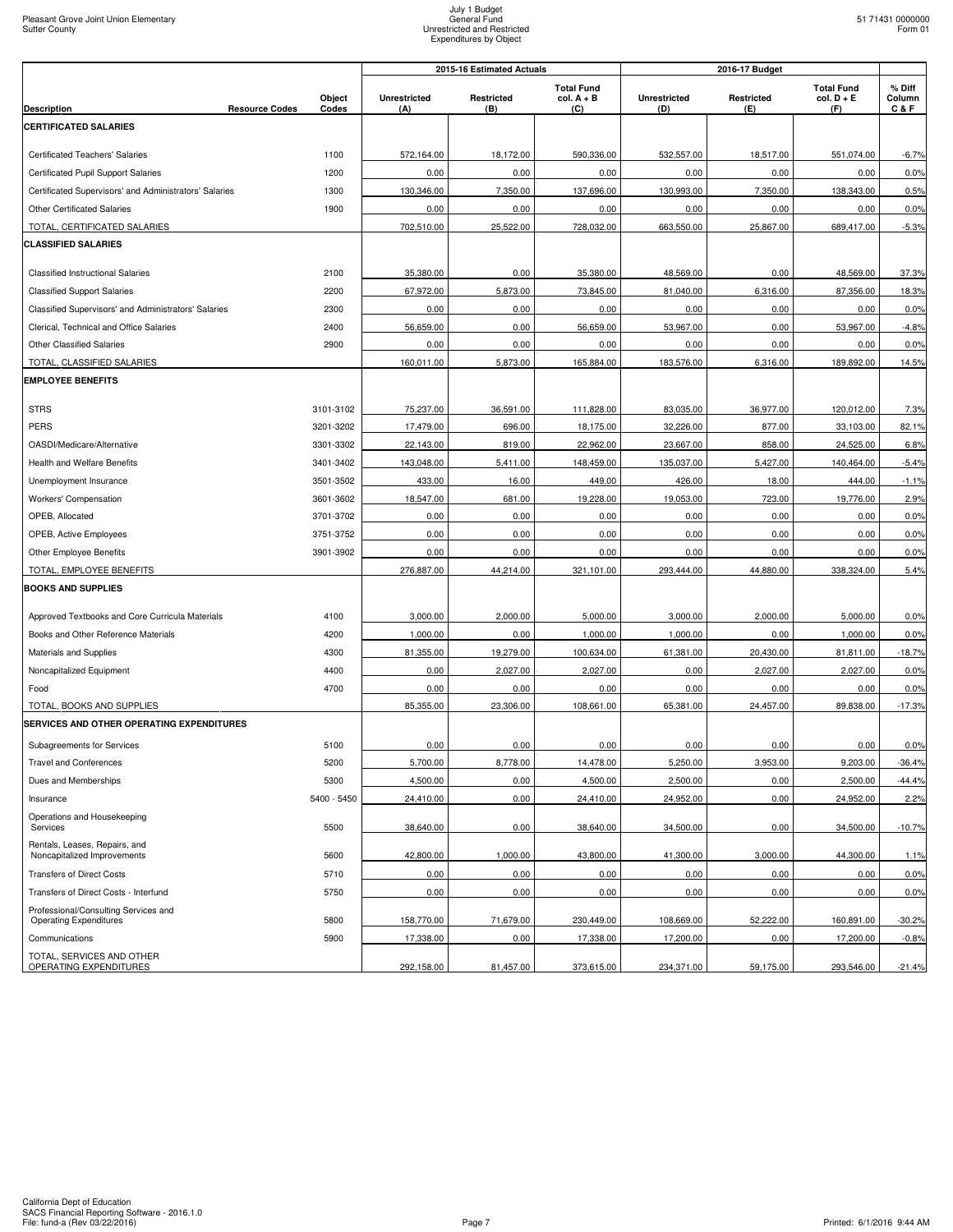|                                                                                            |                       |                 | 2015-16 Estimated Actuals  |                   |                                          | 2016-17 Budget             |                   |                                          |                             |
|--------------------------------------------------------------------------------------------|-----------------------|-----------------|----------------------------|-------------------|------------------------------------------|----------------------------|-------------------|------------------------------------------|-----------------------------|
| <b>Description</b>                                                                         | <b>Resource Codes</b> | Object<br>Codes | <b>Unrestricted</b><br>(A) | Restricted<br>(B) | <b>Total Fund</b><br>$col. A + B$<br>(C) | <b>Unrestricted</b><br>(D) | Restricted<br>(E) | <b>Total Fund</b><br>$col. D + E$<br>(F) | $%$ Diff<br>Column<br>C & F |
| CAPITAL OUTLAY                                                                             |                       |                 |                            |                   |                                          |                            |                   |                                          |                             |
| Land                                                                                       |                       | 6100            | 0.00                       | 0.00              | 0.00                                     | 0.00                       | 0.00              | 0.00                                     | 0.0%                        |
| Land Improvements                                                                          |                       | 6170            | 0.00                       | 0.00              | 0.00                                     | 0.00                       | 0.00              | 0.00                                     | 0.0%                        |
| Buildings and Improvements of Buildings                                                    |                       | 6200            | 21,000.00                  | 0.00              | 21,000.00                                | 0.00                       | 0.00              | 0.00                                     | $-100.0%$                   |
| Books and Media for New School Libraries<br>or Major Expansion of School Libraries         |                       | 6300            | 0.00                       | 0.00              | 0.00                                     | 0.00                       | 0.00              | 0.00                                     | 0.0%                        |
| Equipment                                                                                  |                       | 6400            | 27,384.00                  | 0.00              | 27,384.00                                | 0.00                       | 0.00              | 0.00                                     | $-100.0%$                   |
| <b>Equipment Replacement</b>                                                               |                       | 6500            | 0.00                       | 0.00              | 0.00                                     | 0.00                       | 0.00              | 0.00                                     | 0.0%                        |
| TOTAL, CAPITAL OUTLAY                                                                      |                       |                 | 48,384.00                  | 0.00              | 48,384.00                                | 0.00                       | 0.00              | 0.00                                     | $-100.0%$                   |
| OTHER OUTGO (excluding Transfers of Indirect Costs)                                        |                       |                 |                            |                   |                                          |                            |                   |                                          |                             |
| Tuition                                                                                    |                       |                 |                            |                   |                                          |                            |                   |                                          |                             |
| Tuition for Instruction Under Interdistrict<br>Attendance Agreements                       |                       | 7110            | 0.00                       | 0.00              | 0.00                                     | 0.00                       | 0.00              | 0.00                                     | 0.0%                        |
| <b>State Special Schools</b>                                                               |                       | 7130            | 0.00                       | 0.00              | 0.00                                     | 0.00                       | 0.00              | 0.00                                     | 0.0%                        |
| Tuition, Excess Costs, and/or Deficit Payments<br>Payments to Districts or Charter Schools |                       | 7141            | 0.00                       | 0.00              | 0.00                                     | 0.00                       | 0.00              | 0.00                                     | 0.0%                        |
| Payments to County Offices                                                                 |                       | 7142            | 0.00                       | 61,978.00         | 61,978.00                                | 0.00                       | 84,535.00         | 84,535.00                                | 36.4%                       |
| Payments to JPAs                                                                           |                       | 7143            | 0.00                       | 0.00              | 0.00                                     | 0.00                       | 0.00              | 0.00                                     | 0.0%                        |
| Transfers of Pass-Through Revenues<br>To Districts or Charter Schools                      |                       | 7211            | 0.00                       | 0.00              | 0.00                                     | 0.00                       | 0.00              | 0.00                                     | 0.0%                        |
| To County Offices                                                                          |                       | 7212            | 0.00                       | 0.00              | 0.00                                     | 0.00                       | 0.00              | 0.00                                     | 0.0%                        |
| To JPAs                                                                                    |                       | 7213            | 0.00                       | 0.00              | 0.00                                     | 0.00                       | 0.00              | 0.00                                     | 0.0%                        |
| Special Education SELPA Transfers of Apportionments<br>To Districts or Charter Schools     | 6500                  | 7221            |                            | 0.00              | 0.00                                     |                            | 0.00              | 0.00                                     | 0.0%                        |
| To County Offices                                                                          | 6500                  | 7222            |                            | 0.00              | 0.00                                     |                            | 0.00              | 0.00                                     | 0.0%                        |
| To JPAs                                                                                    | 6500                  | 7223            |                            | 0.00              | 0.00                                     |                            | 0.00              | 0.00                                     | 0.0%                        |
| ROC/P Transfers of Apportionments                                                          |                       |                 |                            |                   |                                          |                            |                   |                                          |                             |
| To Districts or Charter Schools                                                            | 6360                  | 7221            |                            | 0.00              | 0.00                                     |                            | 0.00              | 0.00                                     | 0.0%                        |
| To County Offices                                                                          | 6360                  | 7222            |                            | 0.00              | 0.00                                     |                            | 0.00              | 0.00                                     | 0.0%                        |
| To JPAs                                                                                    | 6360                  | 7223            |                            | 0.00              | 0.00                                     |                            | 0.00              | 0.00                                     | 0.0%                        |
| Other Transfers of Apportionments                                                          | All Other             | 7221-7223       | 0.00                       | 0.00              | 0.00                                     | 0.00                       | 0.00              | 0.00                                     | 0.0%                        |
| All Other Transfers                                                                        |                       | 7281-7283       | 0.00                       | 0.00              | 0.00                                     | 0.00                       | 0.00              | 0.00                                     | 0.0%                        |
| All Other Transfers Out to All Others                                                      |                       | 7299            | 0.00                       | 0.00              | 0.00                                     | 0.00                       | 0.00              | 0.00                                     | 0.0%                        |
| Debt Service<br>Debt Service - Interest                                                    |                       | 7438            | 0.00                       | 0.00              | 0.00                                     | 0.00                       | 0.00              | 0.00                                     | 0.0%                        |
| Other Debt Service - Principal                                                             |                       | 7439            | 0.00                       | 0.00              | 0.00                                     | 0.00                       | 0.00              | 0.00                                     | 0.0%                        |
| TOTAL, OTHER OUTGO (excluding Transfers of Indirect Costs)                                 |                       |                 | 0.00                       | 61,978.00         | 61,978.00                                | 0.00                       | 84,535.00         | 84,535.00                                | 36.4%                       |
| OTHER OUTGO - TRANSFERS OF INDIRECT COSTS                                                  |                       |                 |                            |                   |                                          |                            |                   |                                          |                             |
| <b>Transfers of Indirect Costs</b>                                                         |                       | 7310            | 0.00                       | 0.00              | 0.00                                     | 0.00                       | 0.00              | 0.00                                     | 0.0%                        |
| Transfers of Indirect Costs - Interfund                                                    |                       | 7350            | 0.00                       | 0.00              | 0.00                                     | 0.00                       | 0.00              | 0.00                                     | 0.0%                        |
| TOTAL, OTHER OUTGO - TRANSFERS OF INDIRECT COSTS                                           |                       |                 | 0.00                       | 0.00              | 0.00                                     | 0.00                       | 0.00              | 0.00                                     | 0.0%                        |
| TOTAL, EXPENDITURES                                                                        |                       |                 | 1,565,305.00               | 242,350.00        | 1,807,655.00                             | 1,440,322.00               | 245,230.00        | 1,685,552.00                             | $-6.8%$                     |